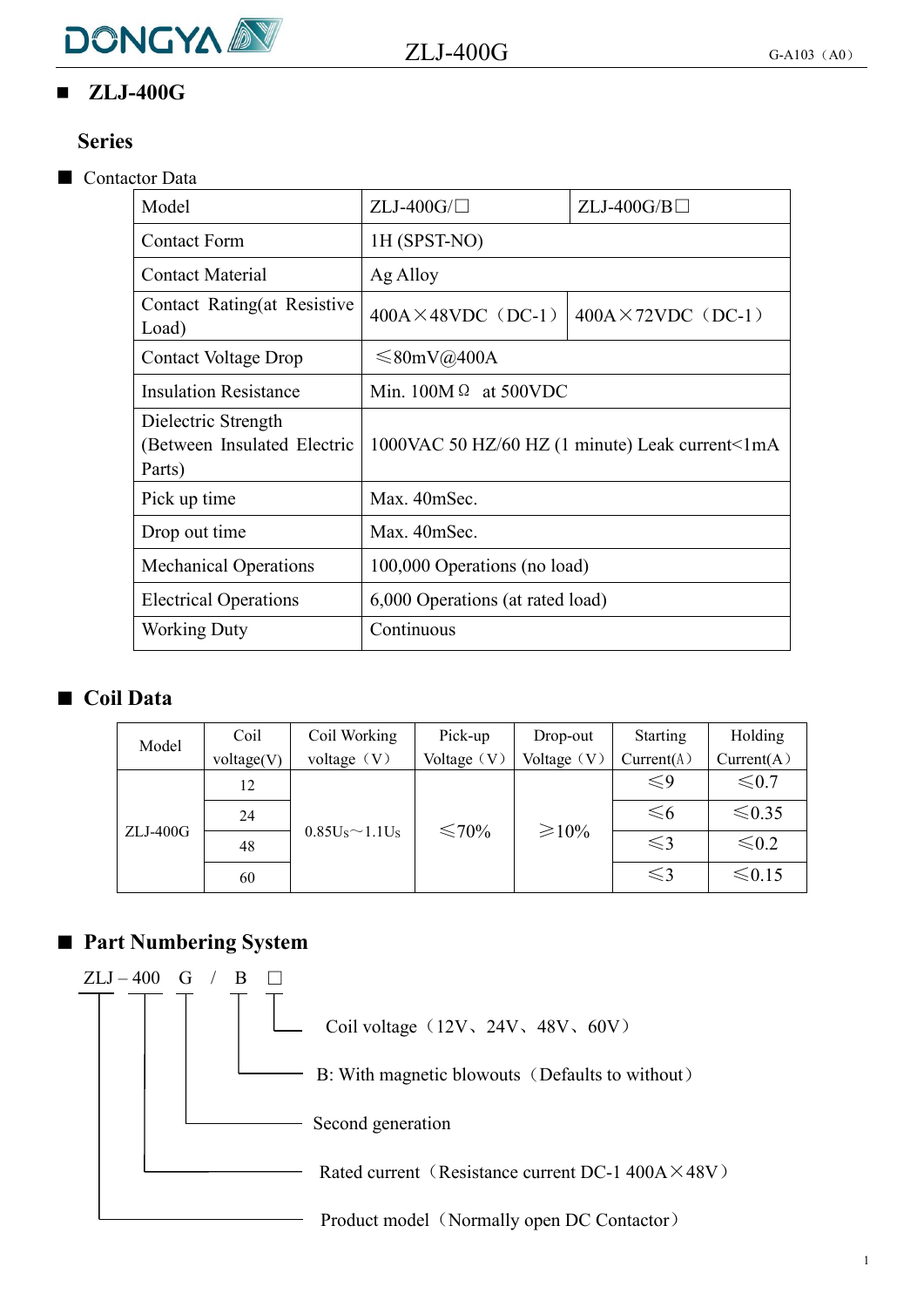

# $ZLJ-400G$  G-A103 (A0)

Example: ZLJ-400G/48; means: Normally open DC Contactor, 400A for DC-1 load rated current, coil voltage 48V DC.

## ■ **Shape installation and circuit diagram**

ZLJ-400G Unit (mm)



| 尺寸 (mm)          | 未注尺寸公差 (mm)                    |
|------------------|--------------------------------|
| Dimension $(mm)$ | Tolerance grade not noted (mm) |
| $0 - 30$         | $\pm 0.3$                      |
| $31 - 60$        | $\pm 0.5$                      |
| $61^{\sim}100$   | $+1$                           |
| >100             | $+2$                           |

## ■ **Remarks**

- 1. While assemble contactor, tighten torque of nut of terminal screw in main circuit is  $10~13N$ .m; tighten torque of nut of terminal screw in control circuit is  $1 \sim 1.5$ N.m.
- 2. Driving circuit power for coil must be no less than coil power; otherwise, it will reduce cutting capacity of product.
- 3. Continuous applied voltage should not exceed the maximum permission voltage. Otherwise, abnormal